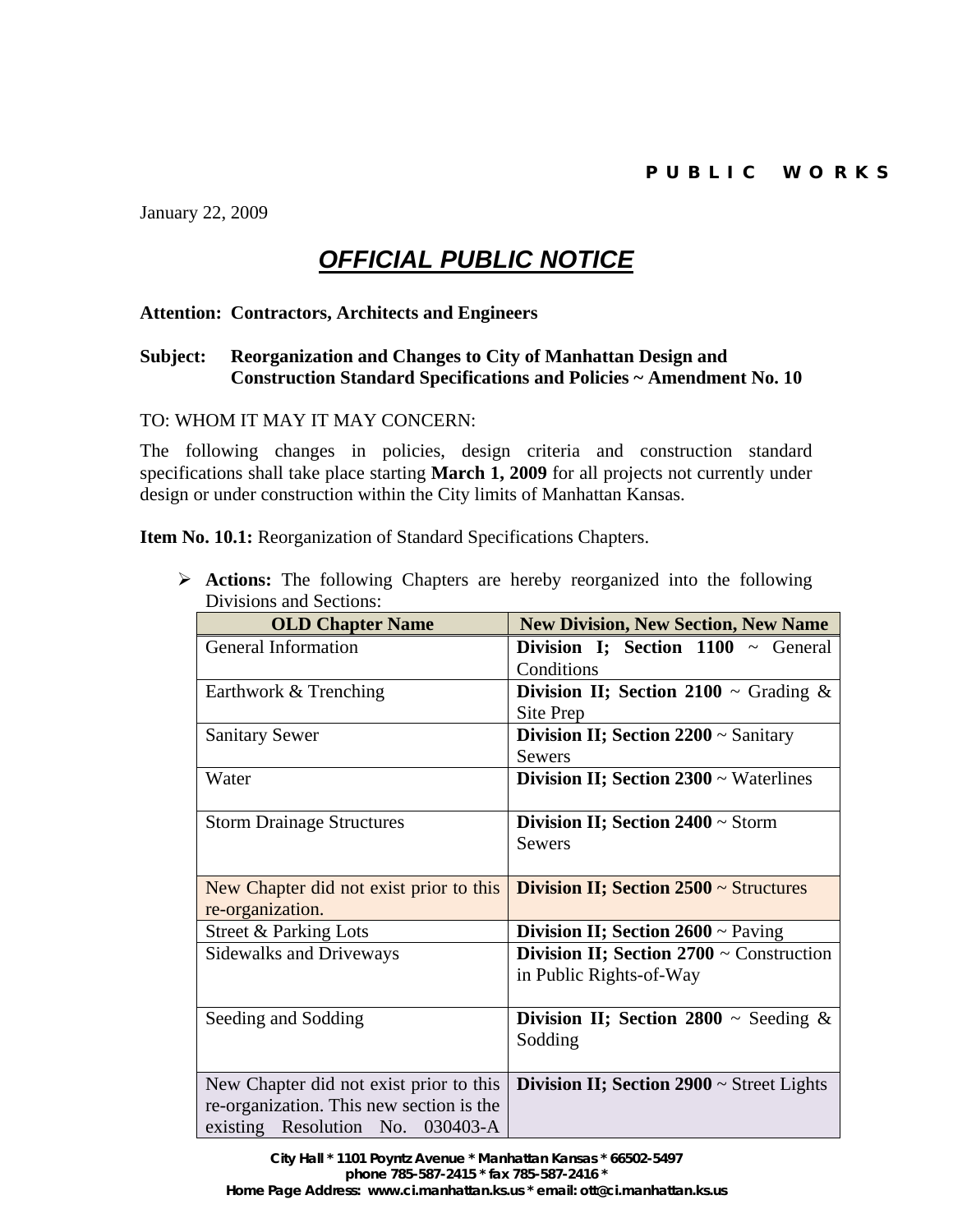| City<br>by<br>which<br>approved<br>was<br>Commission in 2003                                                                                                                                                                                                                             |                                                                                  |
|------------------------------------------------------------------------------------------------------------------------------------------------------------------------------------------------------------------------------------------------------------------------------------------|----------------------------------------------------------------------------------|
| <b>Measurement and Payment</b>                                                                                                                                                                                                                                                           | <b>IV</b> ; Section<br>4100<br><b>Division</b><br><b>Measurement and Payment</b> |
| New Chapter did not exist prior to this<br>re-organization.                                                                                                                                                                                                                              | Division V; Section $5100 \sim$ Street Signs<br>& Traffic Control                |
| New Chapter did not exist prior to this<br>re-organization. KDHE has approved<br>this document for use in the City of<br>Manhattan.                                                                                                                                                      | Division V; Section $5200 \sim$ Sanitary<br>Sewer & Appurtenances                |
| New Chapter did not exist prior to this<br>re-organization. This new section is<br>currently under consideration and not a<br>public document in affect at this time.                                                                                                                    | Division V; Section $5300 \sim$ Waterlines<br>Design                             |
| New Chapter did not exist prior to this<br>re-organization. This new section is<br>currently under consideration and not a<br>public document in affect at this time.<br>Engineers should continue to follow<br>Stormwater Management Master Plan<br>document for design considerations. | Division V; Section 5600<br>Storm<br>Drainage Systems & Facilities               |
| New Chapter did not exist prior to this<br>re-organization. This new section is<br>currently under consideration and not a<br>public document in affect at this time.                                                                                                                    | Division V; Section $5600 \sim$ Street Design                                    |
| New Chapter did not exist prior to this<br>reorganization. This section is essential<br>all the Standard Drawing Sheets.                                                                                                                                                                 | Division VI; Section 6100 ~ Manhattan<br><b>Standard Drawings</b>                |

**Item No. 10.2:** General Conditions; Pages 7 through 31of the current specifications.

¾ **Actions:** Remove all pages that are currently in the standard specifications and replace the entire section with new Division I, Section 1100 which are new general conditions distributed last year.

**Item No. 10.3:** Sanitary Sewer Chapter of the current specifications.

¾ **Actions:** Remove all pages that are currently in the standard specifications and replace the entire section with two new divisions 2200 and 5200. Division 5200 is the design criteria that should be used by engineers for design of sanitary sewer improvements. Division 2200 is the construction standards to which the improvements shall be constructed, tested and evaluated.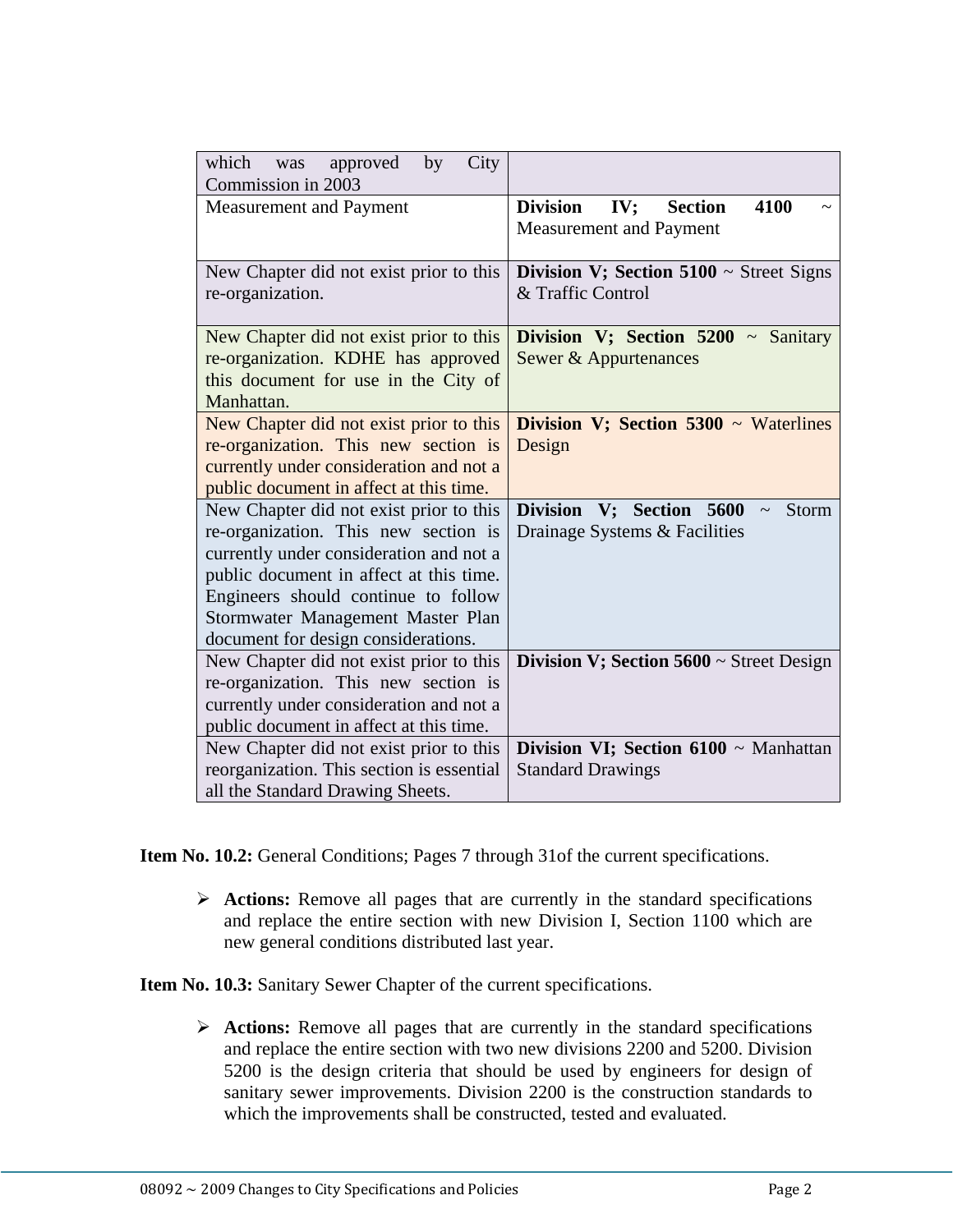**Item No. 10.4:** Sanitary Sewer Pipe Material Change.

¾ **Actions:** The City of Manhattan is transitioning away from Composite Sewer Pipe ~ "TRUSS" Pipe made from CONTECH and begin using a single wall PVC product such as SDR -26 or A-2000 from CONTECH for all sanitary sewers sizes from 8 inch to 15 inch.

**Item No. 10.5:** Water Line Minimum Size Diameter Change.

¾ **Actions:** The City of Manhattan is now requiring that all water lines be a minimum of 8 inch in diameter for new projects as per recommendations on page 2-11 in the *2003 Water Distribution System and Sanitary Sewer Collection System Master Plan Update* Report. The price to install an 8 inch water line will be the new baseline value for calculating city-at-large percentages for over sizing with benefit petition districts. If the master plan or City Engineer directs that a larger line be installed to service future areas through a subdivision/development the matching City portion will only include lines larger than 8 inch.

**Item No. 10.6:** Use of AVK fire hydrants and valves memorandum is revoked.

- ¾ **Actions:** The City of Manhattan is hereby repealing Amendment No 6 dated January 15, 2005. The only permitted products for fire hydrants and valves in the City of Manhattan shall be products from Mueller Co.
- **Item No. 10.7:** Stormwater Detention Requirements Changes.
	- ¾ **Actions:** The stormwater detention requirement has changed for the post development condition on new subdivisions and infill projects that are 0.5 acres or larger. Previously the Stormwater Management Master Plan (SWMMP) established maximum allowable release rates on page 19 for the 2 year, 10 year and 100 year storm events on a per acreage basis. The new criteria for both new subdivisions and infill developments shall provide stormwater detention on site and the post development condition shall have stormwater release rates equal to or less than the predeveloped condition. Developers should continue to have licensed professional engineers prepare drainage studies on all new developments and infill projects to determine the impact and mitigating methods to keep post developed conditions for the 2 year, 10 year, and 100 year storm equal to or less than the pre-developed condition.

**Item No. 10.8:** Roadway Base Material Change.

¾ **Actions:** The City of Manhattan will require that a four-inch base material of 1-1/4 inch "Road Rock be the minimum thickness placed under all roadways that are constructed of either asphalt or concrete. Optimum compaction of the native soil or contractor furnished fill to 95% density using modified proctorof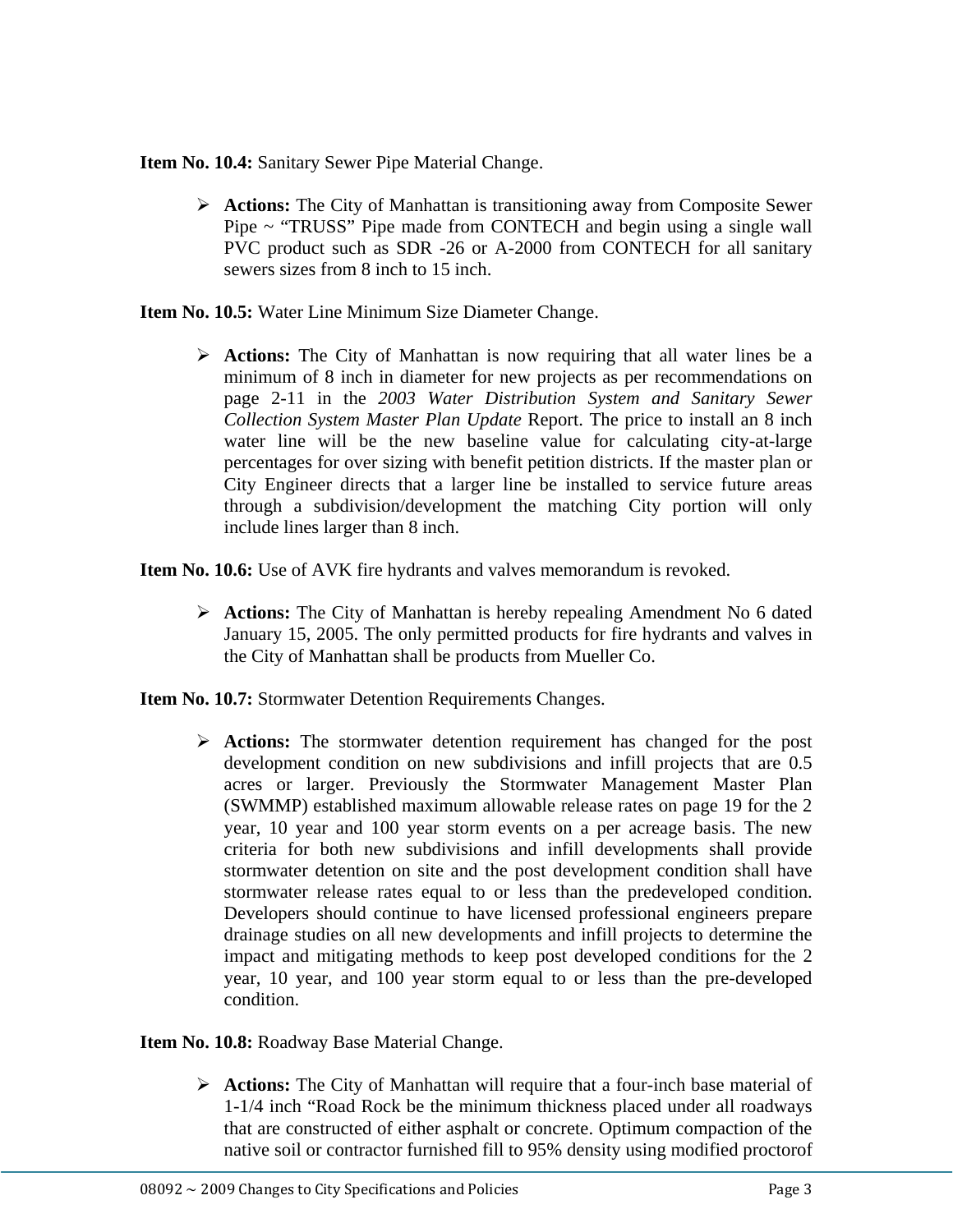6 inches below the base material is required as well. Hence a 4 inch base material is required with an additional 6 inches of compaction to 95% density is required as a minimum under all roadways.

**Item No. 10.9:** Streets Name Signs and Traffic Control Signs.

¾ **Actions:** For new subdivisions, engineers should include in the petition amount the cost to install all street name signs at every intersection plus any necessary traffic control signs as warranted and in compliance with the MUTCD (Manual of Uniform Traffic Control Devices). The cost of these street name signs and traffic control signs will be 100% benefit district. Attached are three standard cad drawings (MSD5310, MSD5320, MSD 5330) that will be used when designing those improvements for new subdivisions.

**Item No. 10.10:** ADA Truncated Detectable Domes at Sidewalk Ramps.

¾ **Actions:** The method by which the domes are created by casting concrete in place and stamping them during construction will no longer be permitted on public sidewalk ramps. The performance of domes created by this method have short service and often have to be replaced in two to three years because the domes no longer meet the height, shape and size requirements. Contractors shall use manufactured products in new sidewalk ramps that have been created under condition, such as bricks, pre-cast concrete, stainless steel, cast aluminum or polycarbonate. The following products are examples of materials that could be used: "RampDome Systems", "Armor-Tile", "Armorcast", "Vanguard ADA Systems".

**Item No. 10.11:** Modifications to Amendment No. 3 ~ Tracer Wire.

¾ **Actions:** The wire installed to trace water mains shall be reduced from currently required 12 gauge copper single strand insulated wire to **14 gauge** copper single strand insulated wire. In addition to this change the Public Works department now requires for Cathodic Test Stations to be placed behind all new Fire Hydrants. These test stations shall be Model T2IS2B from Handly Industries, Inc. of Jackson, Michigan or approved equivalent. The test station should be a 15 inch ABS plastic cylinder with a 2 3/8 inch I.D and a flat top for flush installment at the final grade elevation. There shall be two terminal blocks of solid brass. The lids shall be a blue color with a solid iron top. The standard CAD detail sheet has been modified to show the location of these test stations.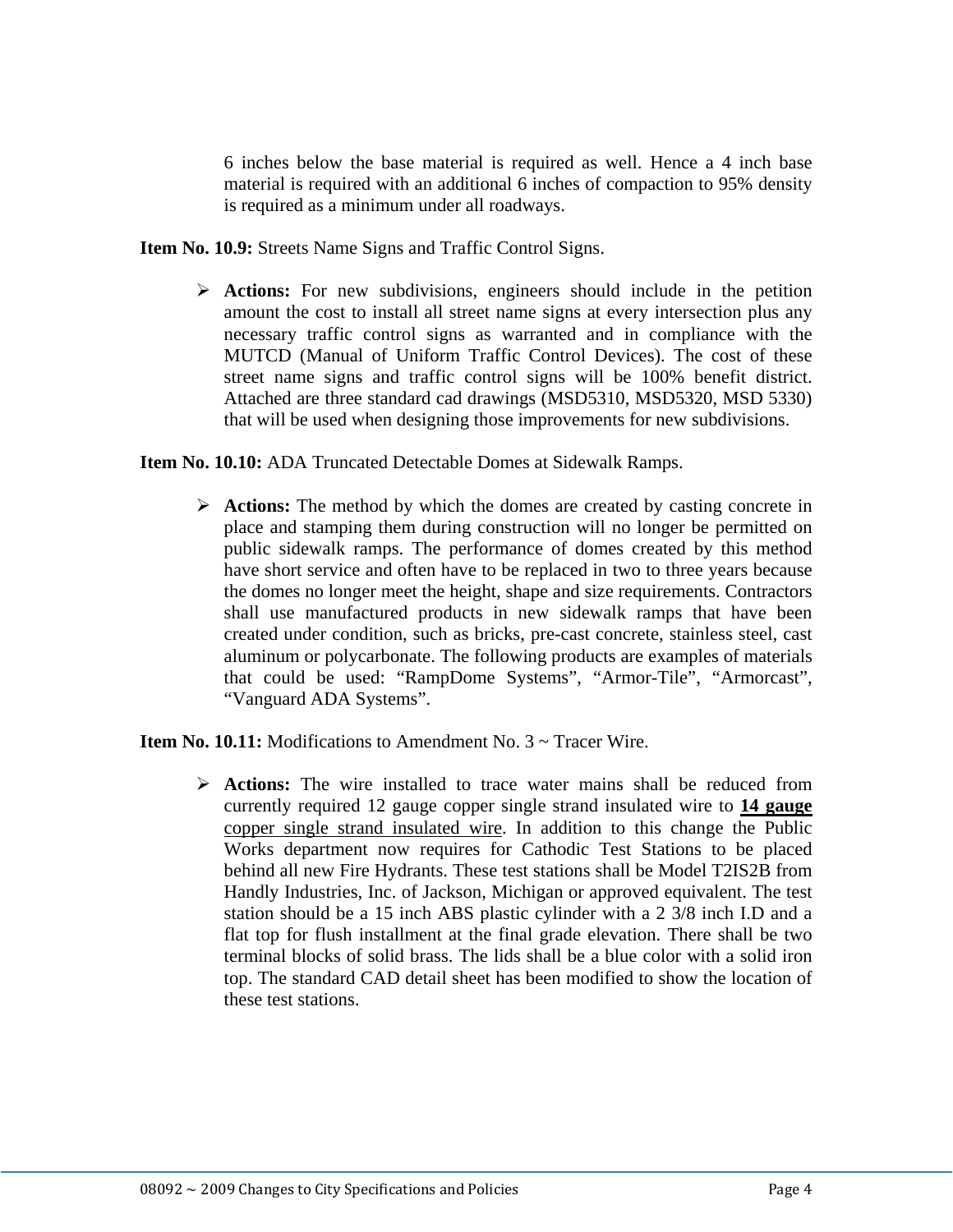**Item No. 10.12:** Modifications to all the Standard CAD Detail Sheets.

**Actions:** Remove the previous CAD Detail sheets and replace the set with the following sheets. Manhattan Standard Drawings (MSD) are now Division VI, Section 6100:

| <b>Manhattan</b><br><b>Standard Detail</b><br><b>Sheet No.</b> | <b>Description of the</b><br><b>Sheet</b> | <b>Quick Summary of Changes Made to the</b><br><b>Standard Sheet</b>            |
|----------------------------------------------------------------|-------------------------------------------|---------------------------------------------------------------------------------|
|                                                                |                                           |                                                                                 |
| <b>MSD 1110</b>                                                | <b>Title Page</b>                         | Conventional Signs and Symbols Added, Title<br><b>Block Area</b>                |
| <b>MSD 1120</b>                                                | <b>General Notes</b>                      | Dig Safe Information, Summary of Bid Items,                                     |
|                                                                |                                           | Designer and Owner Information                                                  |
| <b>MSD 2210</b>                                                | <b>Sanitary Sewer</b>                     | Eccentric cones, Centered Manhole Lid &                                         |
|                                                                |                                           | Ring on Shallow Manhole, Adjustment Rings                                       |
|                                                                |                                           | Max and Min, standard Ring and Cover                                            |
| <b>MSD 2220</b>                                                | <b>Sanitary Sewer</b>                     | Reorganized Detail, Minor text and Note                                         |
|                                                                | <b>Lift Station</b>                       | Changes.                                                                        |
| <b>MSD 2230</b>                                                | <b>Aerial Sanitary</b>                    | New Sheet                                                                       |
|                                                                | Sewer Pipe                                |                                                                                 |
|                                                                | Crossing $&$                              |                                                                                 |
|                                                                | <b>Quantity Summary</b>                   |                                                                                 |
|                                                                | <b>Tables</b>                             |                                                                                 |
| <b>MSD 2310</b>                                                | Water Lines                               | Added Model T2IS2B Cathode Test Station,                                        |
|                                                                |                                           | tracing wire detail                                                             |
| <b>MSD 2410</b>                                                | <b>Storm Sewer</b>                        | No Changes                                                                      |
| <b>MSD 2510</b>                                                | <b>Headwall Details</b>                   | New Sheet                                                                       |
| <b>MSD 2610</b>                                                | <b>Concrete Street</b>                    | Panel Widths, 4 inch of base material under                                     |
|                                                                |                                           | roadways, Added Thickened<br>all<br>Edge                                        |
|                                                                |                                           | Expansion Joint Detail, Added Type III and                                      |
|                                                                |                                           | Type IV Valley Gutters, Removed Backer                                          |
|                                                                |                                           | Rod, Removed Keyways                                                            |
| <b>MSD 2620</b>                                                | <b>Asphalt Pavement</b>                   | Added Type III and Type IV Valley Gutters,                                      |
|                                                                | & Patching                                | Added<br>a Notes<br>Stormwater Runoff<br>on                                     |
|                                                                |                                           | Considerations Between Major and Minor                                          |
|                                                                |                                           | <b>Streets</b>                                                                  |
| <b>MSD 2710</b>                                                | Sidewalk                                  | Minimum Width is 5 feet, Manufactured                                           |
| <b>MSD 2720</b>                                                |                                           | Detectable Domes at ADA Ramps Only<br>Radius at Arterial Streets, Max Recommend |
|                                                                | Driveways                                 | Slope for a Driveway, Distance of Driveways                                     |
|                                                                |                                           | from Intersections                                                              |
| <b>MSD 2810</b>                                                | <b>General Notes for</b>                  | New Sheet                                                                       |
|                                                                | <b>Erosion Control</b>                    |                                                                                 |
| <b>MSD 2820</b>                                                | Silt Fence                                | New Sheet                                                                       |
| <b>MSD 2830</b>                                                | <b>Erosion Control</b>                    | New Sheet                                                                       |
|                                                                | Methods for Curb                          |                                                                                 |
|                                                                | Inlets                                    |                                                                                 |
| <b>MSD 2840</b>                                                | Detention Ponds &                         | New Sheet                                                                       |